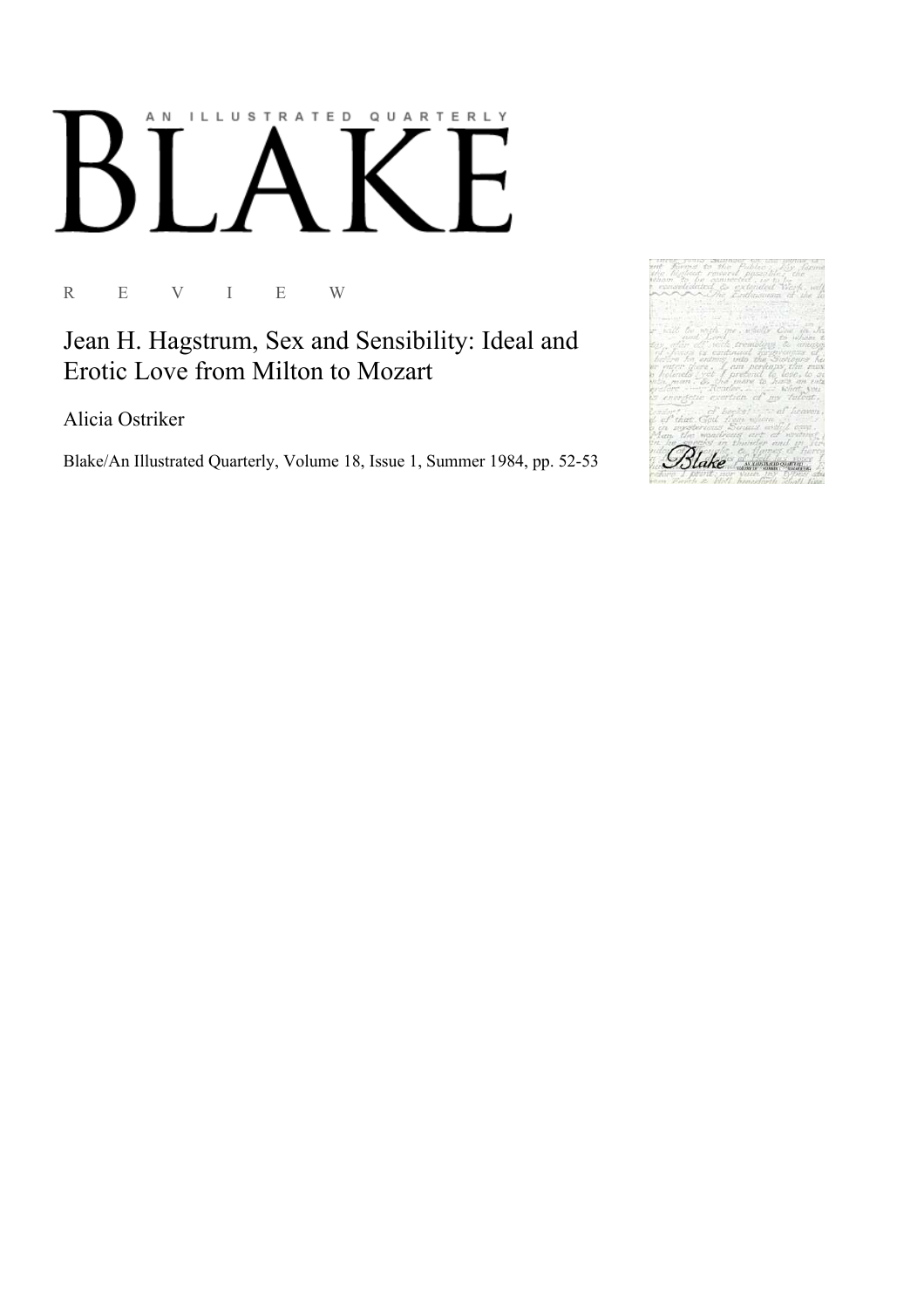jority of those to whom wisdom is offered either reject it unthinkingly or fail to comprehend it. Nevertheless, the fact that Blake was heir to this Biblical tradition of prophetic utterance (with its own built-in obscurity) makes for one important difference between his work and emblem literature. Whatever the ingenuity of their conceits, the emblematists were concerned with an extractable meaning, one which was more or less cryptically embedded in their text and pictures. But Blake's art derives much of its force from the controlled frenzy inherent in prophecy, and the energy of vatic possession. Its "obscurity" is a side-effect of its impetuous movement, and not the deliberately crafted crypticism of a symbolic collage.

In fact, it is this prophetic heritage tht provides us with the historical connection between Blake and the emblematists. Sanchez Perez points out that long after emblem books ceased to be a part of the intellectual mainstream, they remained popular among the literate Puritan middle class from which Blake took his origin. This class of conscientious nonconformists —strong among the London artisans — was heir to the vaguely millenarian dissenters of the seventeenth century. Raised on a diet of Milton's sonorities, Bunyan's vision of the Celestial City, and topical, alarmist readings of the Book of Revelations, they were by nature predisposed to the allegorical, visionary discourse of emblem literature. For them allegory was second nature, trained as they were in relentless typological interpretation of the Old Testament, and continuous anticipation of "signs" of the Final Days. This is Blake's tradition too. He is a creature of the Bible, Milton, and apocalyptically-tinged Dissent. He represents a Puritan-allegorical tradition that stems ultimately from Spenser, and which was mediated through Bunyan and the emblematists.

Much of the foregoing paragraph is my interpretation, not necessarily that of Sanchez Perez. He is content to point out the strong connection that undoubtedly exists between some of Blake's graphic work and emblematic literature. The evidence that his book amasses is extensive and, to my mind, convincing. However, there are sure to be objections to his conclusions, precisely because of the theoretical possibility of coincidental similarities, and the impossibility of proving an artist has been decisively "influenced" by something. Sanchez Perez wraps up his discussion by saying that "the evidence in favour of influences from the emblematic tradition on the graphic work of Blake is sufficiently strong that it cannot be disregarded" (p. 169). But he is quick to add that "[t]here is no standard by which to measure that influence in a clear and precise manner" (p. 170). His book has over eighty illustrations, both from Blake and emblem literature, and some of the parallels are compelling. Yet he warns us that "we must bear in mind that some motifs, in fact, constitute commonplace topics of didactic literature" (p. 164). Prudence has dictated this politic hedging, and I would be the last to blame it.

So in the final analysis, Sanchez Perez steps back from the body of material he has gathered, as if unwilling to make too strong a connection between Blake and his putative sources. His caution is sensible, for the one thing that every student of Blake and the emblematists agrees upon is Blake's absolute transmutation of the earlier tradition. What had been in the hands of lesser men a mere device for didactic moralizing became in Blake's hands a powerful instrument for visionary statement. No one who looks upon the graphics of Blake can deny that they are of an entirely different order than the emblem books. But it is good to take note of the debt, however slight, that a great artist owes to his humbler predecessors. And as for those who dislike admitting that Blake was anything other than *sui generis,* they should recall that originality in itself has nothing to commend it, and an overly self-conscious individuality can be a positive hindrance to substantial achievement. What matters in any art is obedience to creative energy —the spirit of Los. Sanchez Perez has shown that, whatever debt Blake owed to the emblematists, he never disobeyed that spirit.

Jean H. Hagstrum. *Sex and Sensibility: Ideal and Erotic Love from Milton to Mozart.* Chicago: Univ. of Chicago Press, 1982. 368 pp., illustrated. Cloth, \$30.00; paper, S9.95.

Reviewed by Alicia Ostriker

That man must have a heart of stone, says Oscar Wilde, who can read through the death of Little Nell without laughing. This has always been my sentiment about the death of Richardson's Clarissa; *Clarissa* as a whole has always struck me as the greatest, most sustained piece of soft-core pornographic soap opera in English. That such a fuss should be made over the deflowering of a not otherwise interesting bourgeois young lady; that Clarissa herself, her abductor, everyone else in the novel, and ap